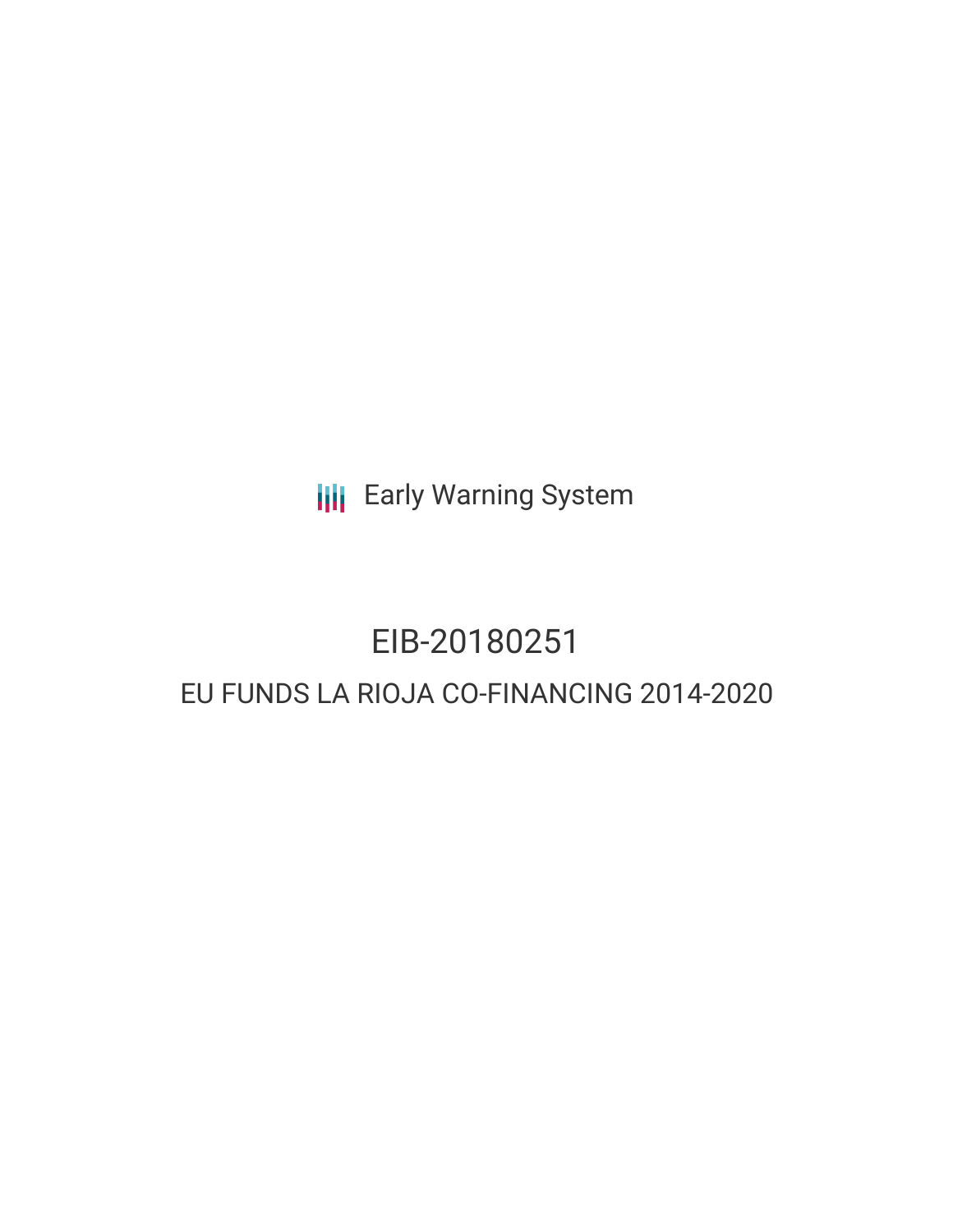## **Quick Facts**

| <b>Countries</b>               | Spain                          |
|--------------------------------|--------------------------------|
| <b>Financial Institutions</b>  | European Investment Bank (EIB) |
| <b>Status</b>                  | Proposed                       |
| <b>Bank Risk Rating</b>        | U                              |
| <b>Borrower</b>                | COMUNIDAD AUTONOMA DE LA RIOJA |
| <b>Sectors</b>                 | Agriculture and Forestry       |
| <b>Investment Type(s)</b>      | Loan                           |
| <b>Investment Amount (USD)</b> | $$94.18$ million               |
| <b>Loan Amount (USD)</b>       | $$94.18$ million               |
| <b>Project Cost (USD)</b>      | \$281.37 million               |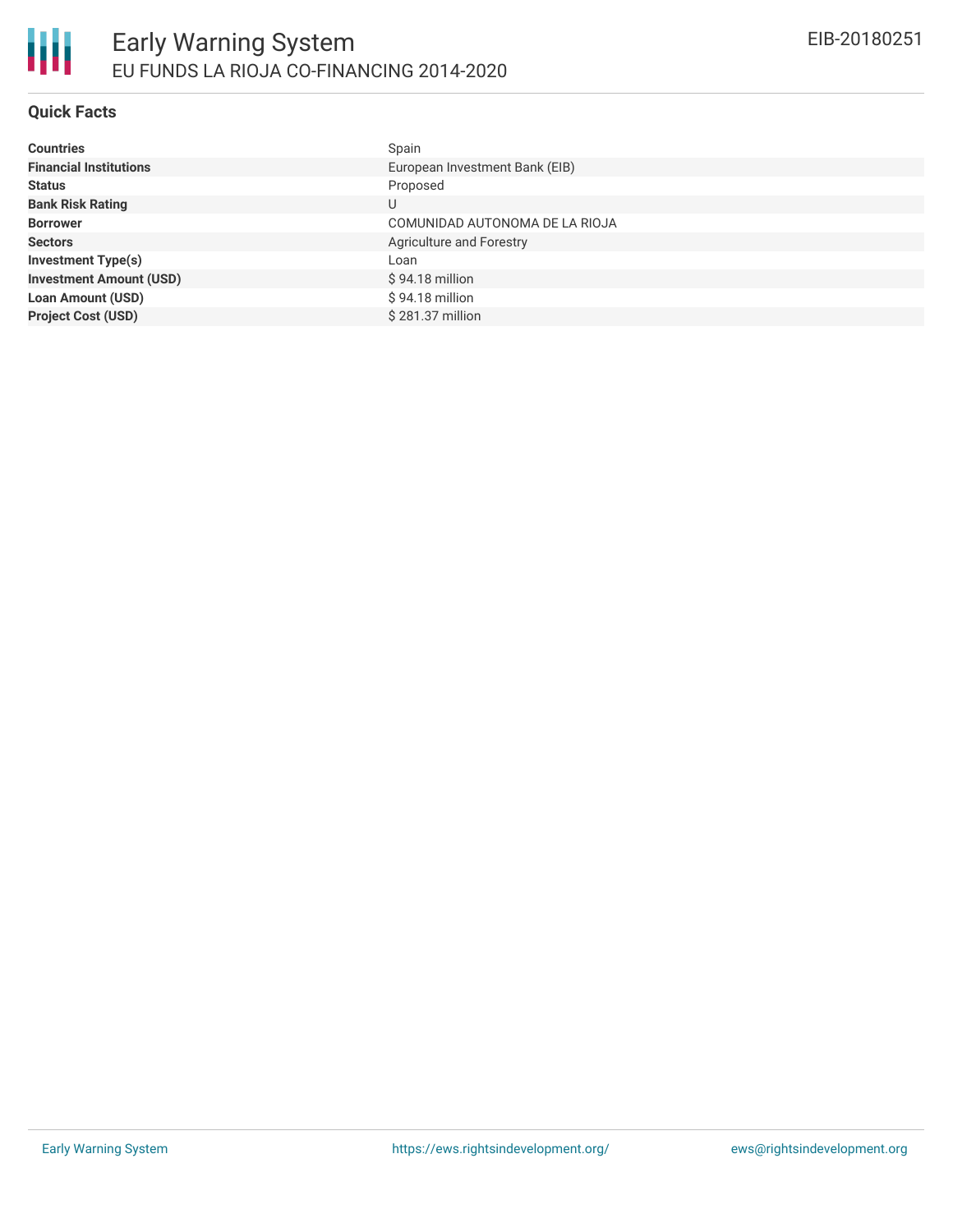

## **Project Description**

According to EIB website, the project entails the co-financing of investments schemes under three regional programmes developed by RIOJA for the deployment of Commission funding from the European Structural and Investment Funds (ESIF) in the 2014-2020 programming period.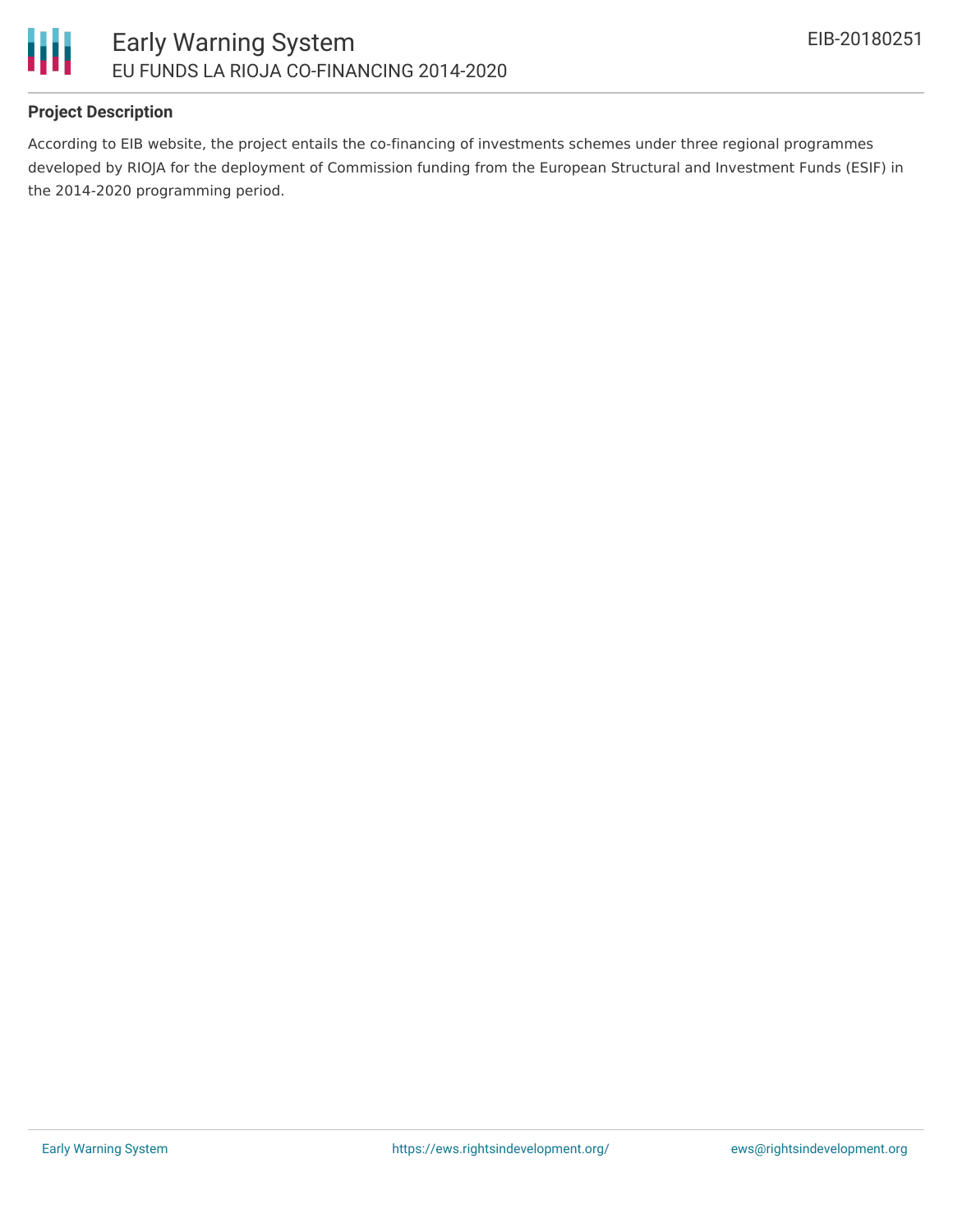## 冊 Early Warning System EU FUNDS LA RIOJA CO-FINANCING 2014-2020

#### **Investment Description**

European Investment Bank (EIB)